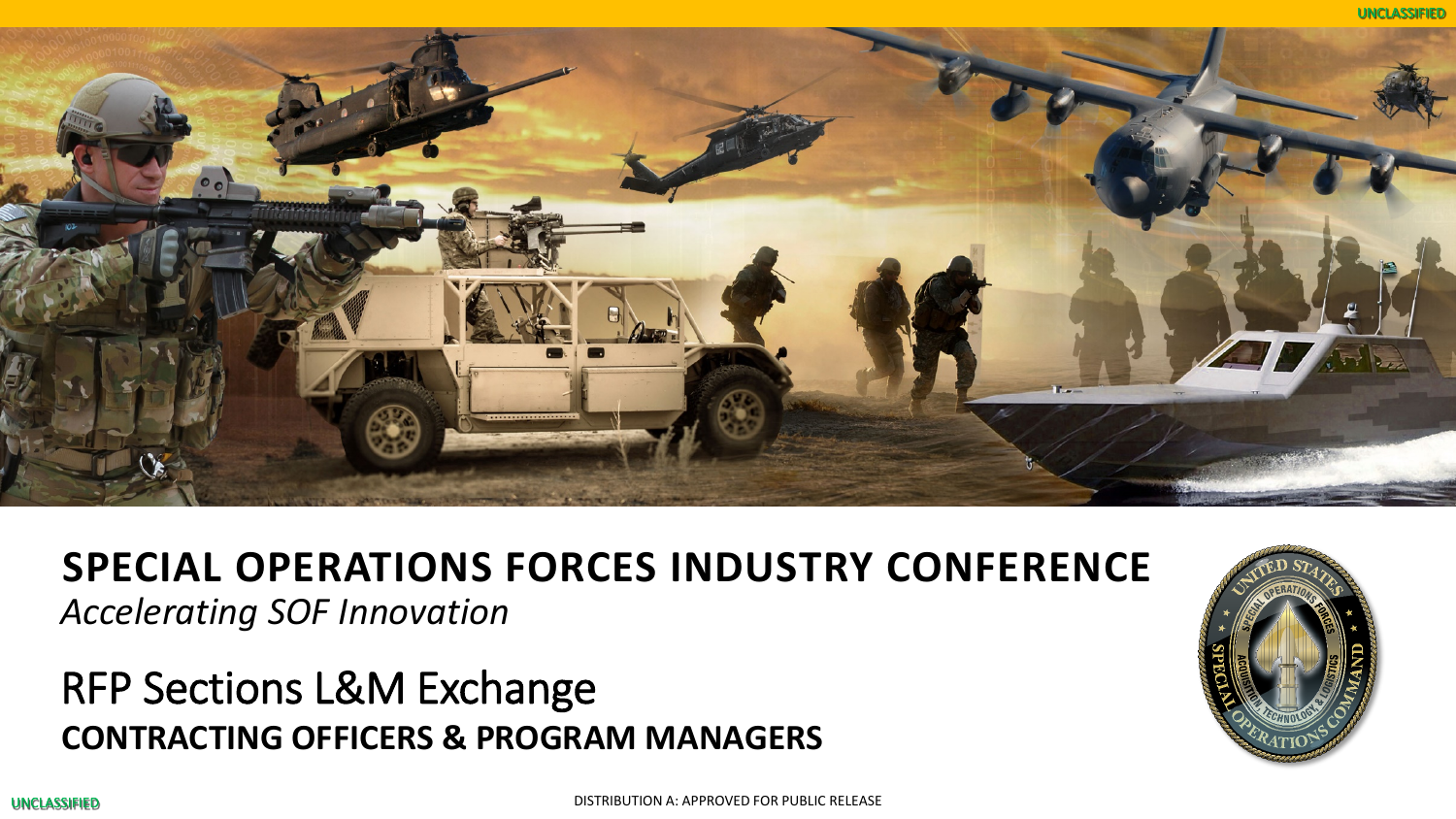## **RFP Sections L&M Exchange**

**SOF AT&L Contracting Officers and Program Managers will conduct roundtable exchanges with attendees on Sections L and M of USSOCOM Request For Proposals (RFP), highlighting keys to submitting successful proposals. Emphasis will be given to Industry's proposal response to Compensation for Professional Employees (Reference FAR 52.222-46).**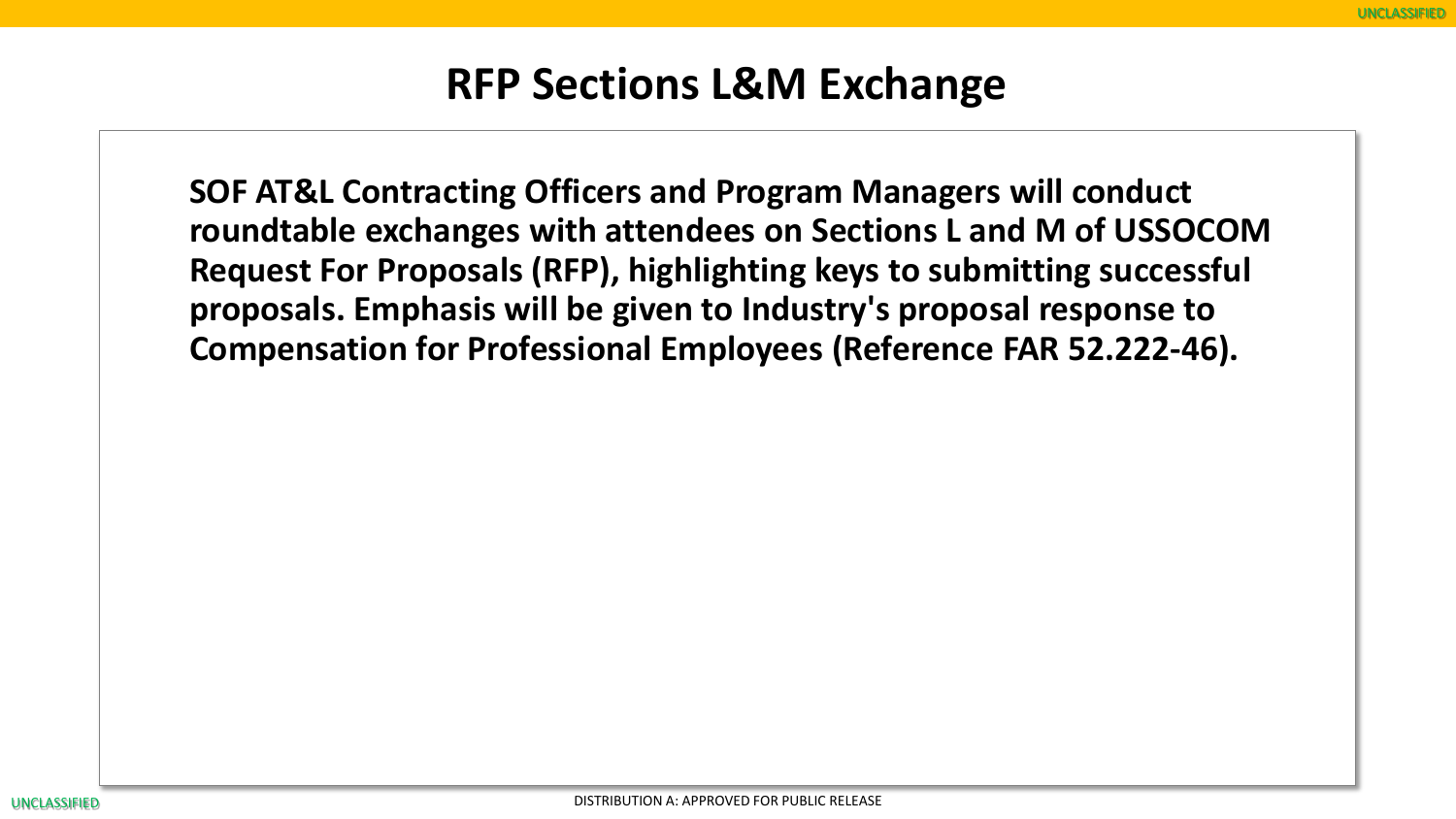# **Keys to Submitting Successful Proposals**

#### • **Early Requirement Analysis**

- Source Sought/RFI Synopsis & Market Survey Analysis Response
	- Quantity, delivery, acquisition strategy, qualification requirements
		- Attend all Industry Days
		- o http://www.socom.mil/sordac/Pages/NavRollUp.aspx#DoingBusiness

#### • **Conduct Thorough Review of Solicitation**

- RFP, SOW, SPEC, DD254, CDRLs, other attachments
- Understanding Qualifying or Go/No-Go Criteria; complete "fill-ins"
- Prepare proposal following Section L instructions with M in mind
- Recognize and Understand Basis for Award and Evaluation Criteria
- Keep an eye on FedBizOpps updates (set alerts)
- Ask questions early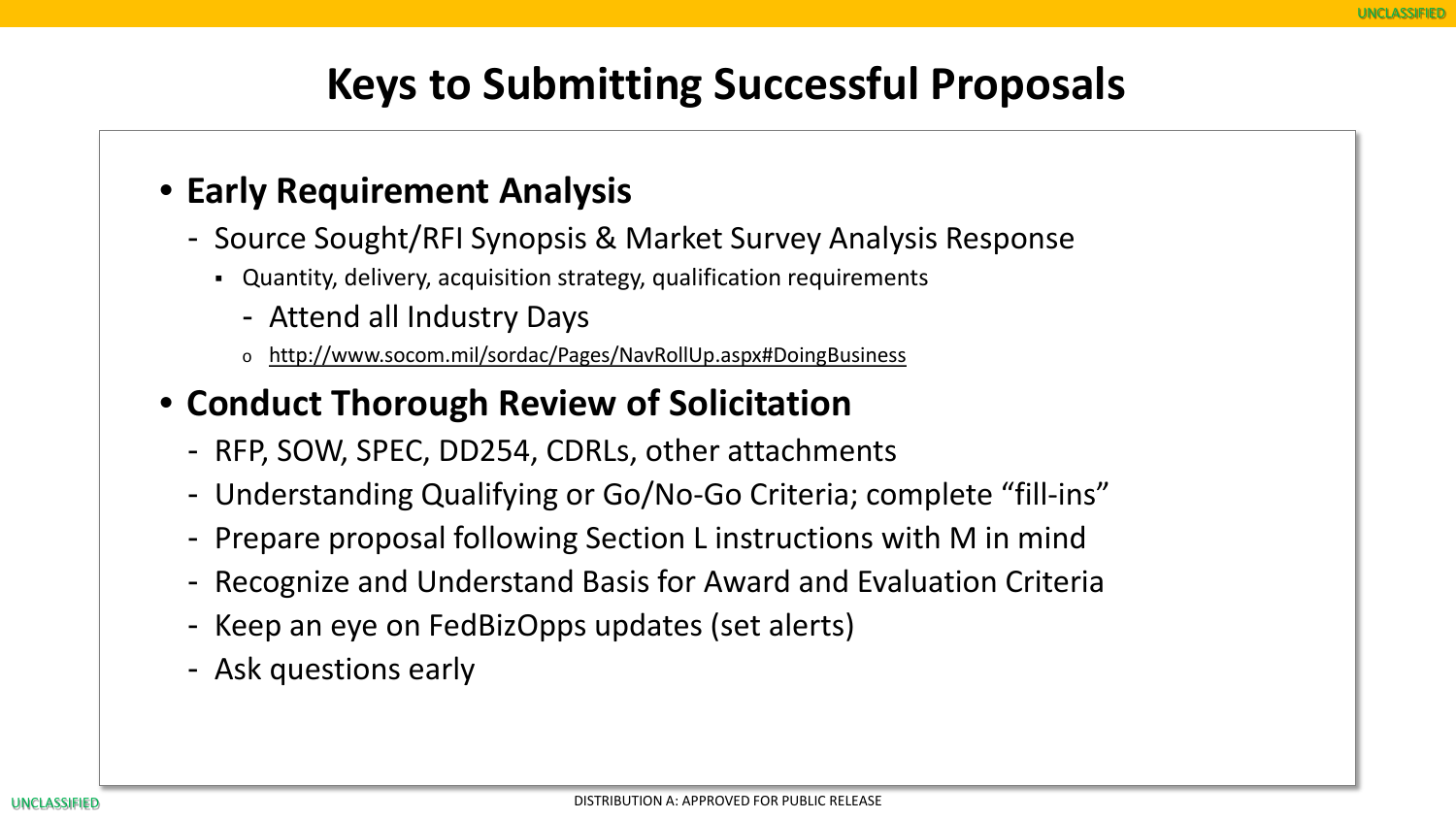# **Keys to Submitting Successful Proposals**

- **Identify Source Selection Process and Technique**
	- DoD Source Selection Procedures 2016

http://www.acq.osd.mil/dpap/policy/policyvault/USA004370-14-DPAP.pdf

- Basis for Award, Evaluation Factors
- **Conduct an Independent Evaluation**
- **Follow Instructions and Timely Submit the Required Material**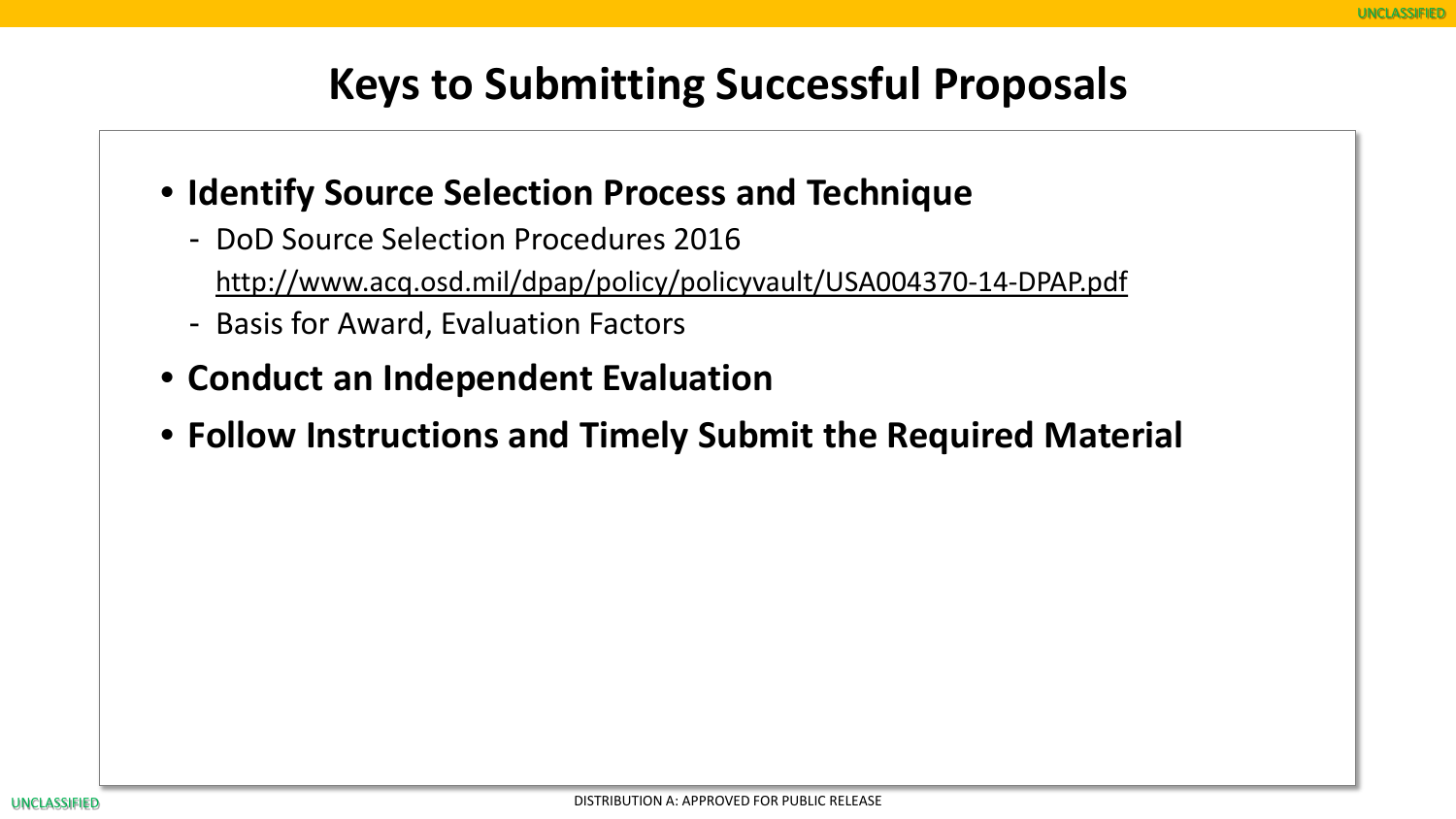#### **DoD Source Selection Procedures 2016**

- Effective 1 Apr 2016 are the DoD procedures for conducting competitively negotiated source selections with an estimated value >\$10M.
- Provides expanded discussion of both Tradeoff and Lowest Price Technically Acceptable source selection procedures consistent with Better Buying Power initiatives, evaluation methodologies, updating statutory and regulatory references, and incorporating best practices obtained through DPAP peer reviews.
- For solicitations valued at \$1 billion or more, waivers to provisions required by paragraph 1.2 of this document may only be approved with the express, written permission of the Director, Defense Procurement and Acquisition Policy (DPAP). Waivers for solicitations valued below \$1 billion must be approved by the Senior Procurement Executive (SPE). The SPE may set lower internal dollar thresholds for use of these procedures as appropriate.
- You can access a copy of these procedures at the following location: http://www.acq.osd.mil/dpap/policy/policyvault/USA004370-14-DPAP.pdf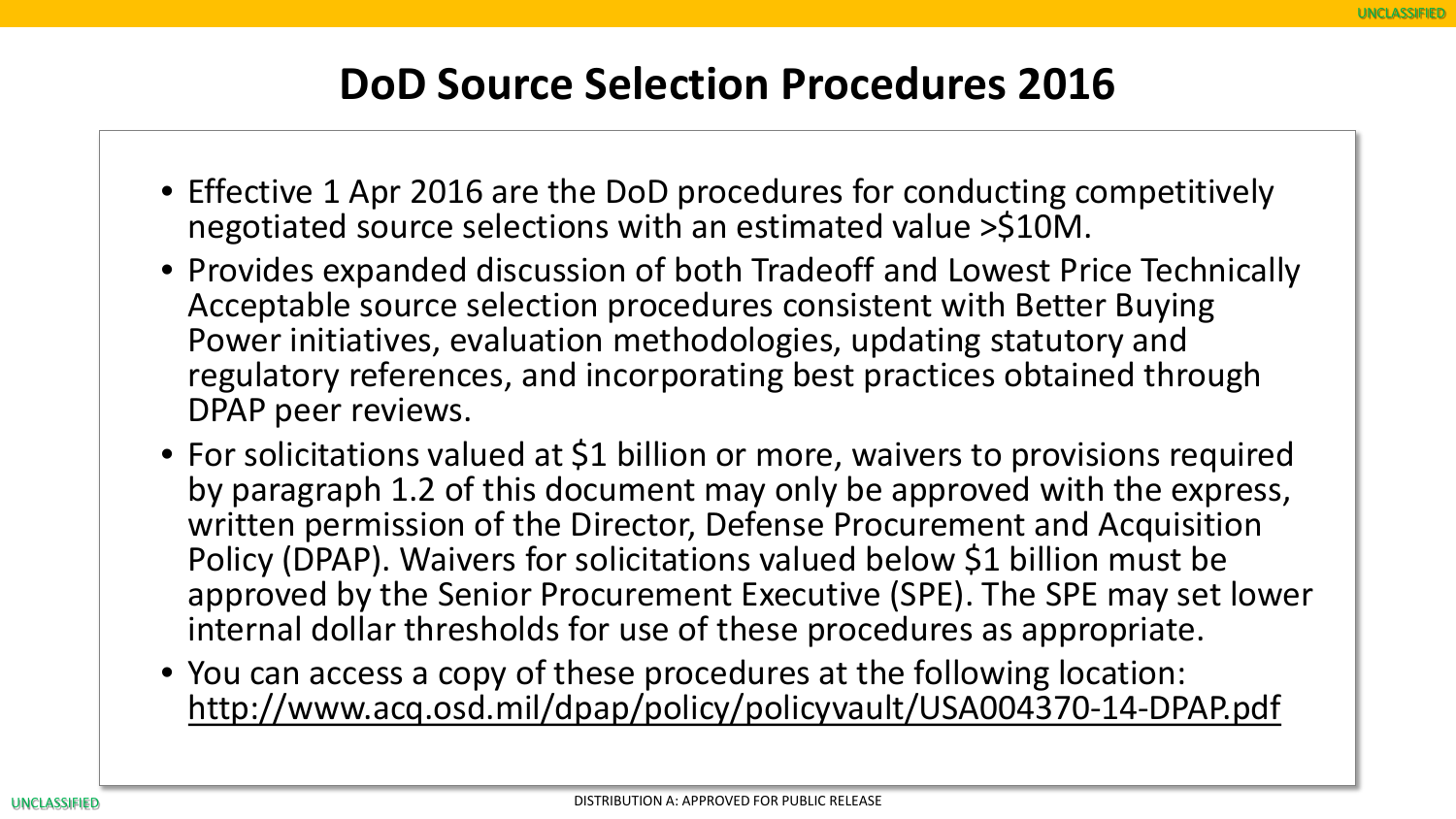## **DoD Source Selection Procedures 2016**

- Provides expanded best value evaluation techniques and process descriptions and techniques: See Appendix B on Tradeoff Source Selection Processes.
- These tradeoff processes are distinguished from LPTA source selections by permitting the SSA to consider award to other than the lowest evaluated priced offeror or other than the highest technically rated offer. The methodologies described in this appendix are the Subjective Tradeoff and Value Adjusted Total Evaluated Price (VATEP) Tradeoff techniques.
- **Subjective Tradeoff (What is used primarily today/attempting to better define).** The subjective tradeoff process identifies in the RFP all evaluation factors and significant subfactors that will affect contract award by clearly stating their *relative* importance in the solicitation (FAR 15.204-5(c)).
- **Value Adjusted Total Evaluated Price (VATEP)**  The VATEP technique monetizes different levels of performance that may correspond to the traditional requirements process of defining both threshold (minimum) and objective (maximum) performance and capabilities. It identifies in the RFP the percentage price increase (or dollar amount) the Government is willing to pay for measureable levels of performance between threshold (minimum) and objective (maximum) criteria (e.g., Probability of Hit, specific operational ranges, etc.).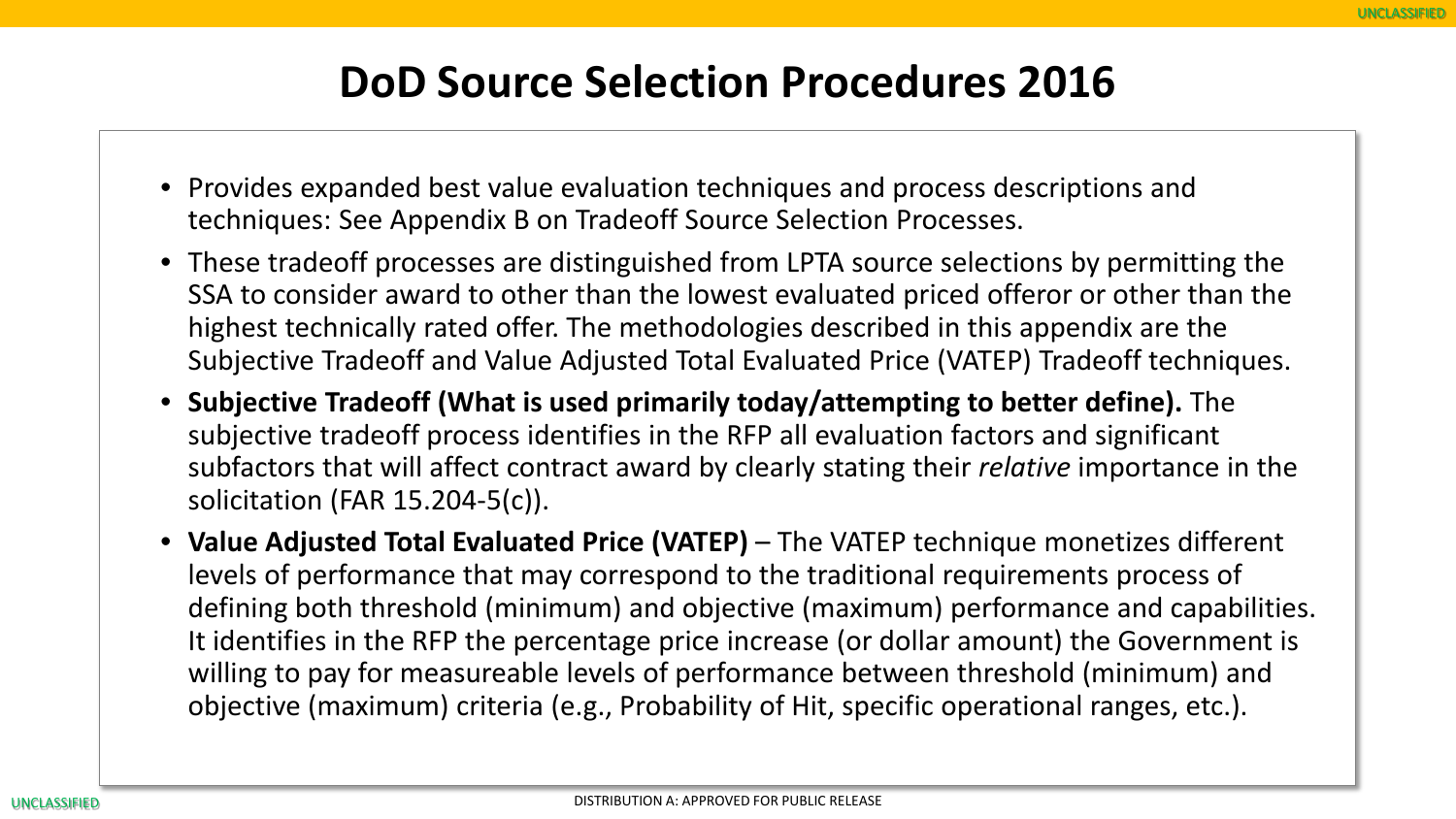#### **DoD Source Selection Procedures 2016**

- Refines technical acceptability criteria when using Lowest Price Technically Acceptable (LPTA) process and realigns the LPTA guidance from Appendix A to Appendix C.
- Modifies Rating Methodologies for both Technical and Past Performance.
- Expands discussion of Source Selection Team (SST) Roles and Responsibilities and adds roles of legal counsel, cost/pricing experts, small business, program manager, and the requirements owner.
- Adds Small Business ratings table if evaluated separately and not as part of a technical factor or subfactor
- Updates statutory and regulatory references, updates/adds new definitions and includes best practices obtained through peer/component reviews.
- Beneficial Aspects of the proposal shall be incorporated into the contract.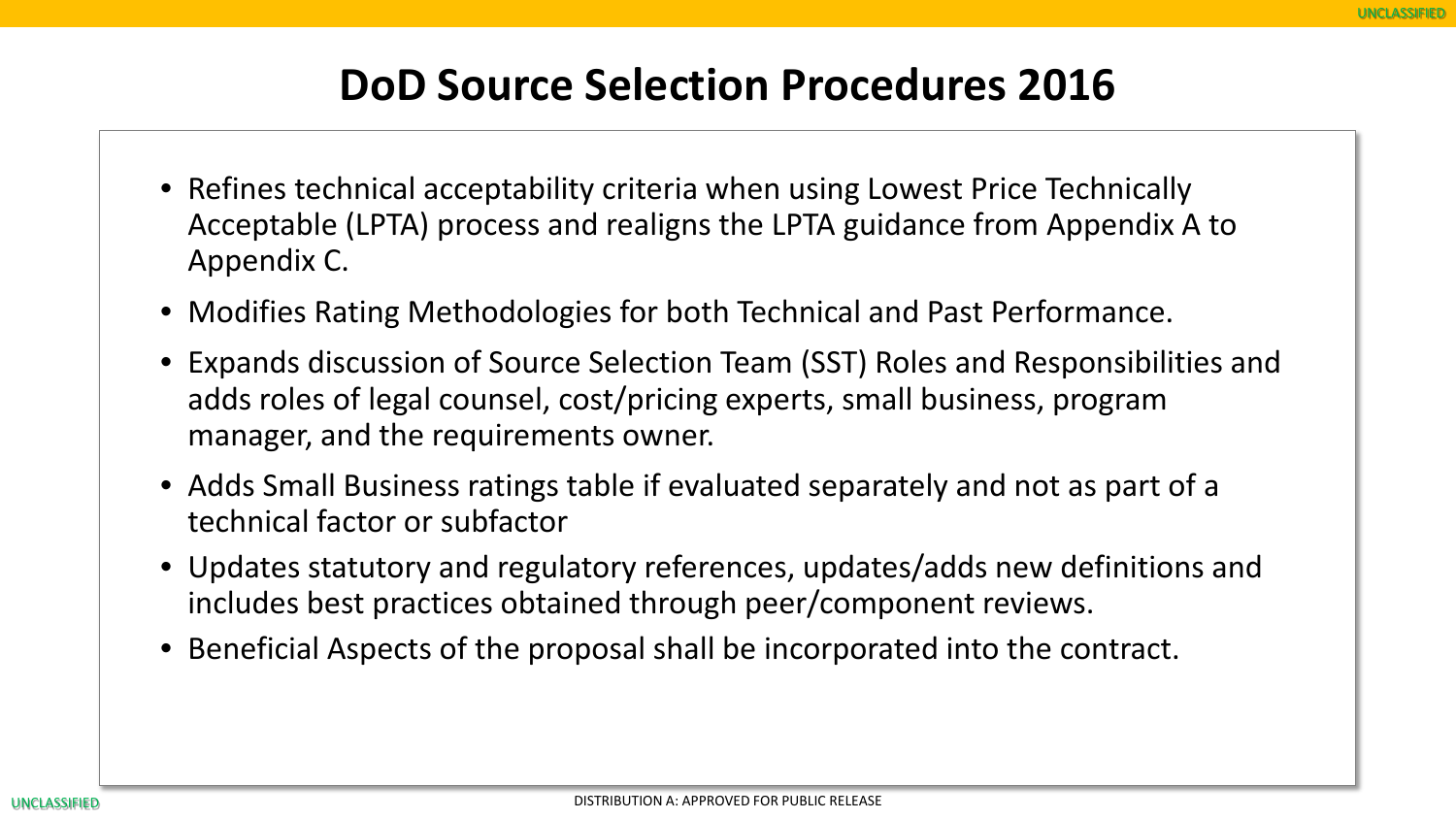#### **Lowest Price Technically Acceptable**

| Table C-1. Technical Acceptable/Unacceptable Rating Method |                                                              |  |
|------------------------------------------------------------|--------------------------------------------------------------|--|
| <b>Adjectival Rating</b>                                   | <b>Description</b>                                           |  |
| Acceptable                                                 | Proposal meets the requirements of the solicitation.         |  |
| Unacceptable                                               | Proposal does not meet the requirements of the solicitation. |  |

| Table C-2. Past Performance Acceptable/Unacceptable Rating Method |                                                                                                                                                                                                                            |  |
|-------------------------------------------------------------------|----------------------------------------------------------------------------------------------------------------------------------------------------------------------------------------------------------------------------|--|
| <b>Adjectival Rating</b>                                          | <b>Description</b>                                                                                                                                                                                                         |  |
| Acceptable                                                        | Based on the offeror's performance record, the Government has a<br>reasonable expectation that the offeror will successfully perform the<br>required effort, or the offeror's performance record is unknown.<br>(See note) |  |
| Unacceptable                                                      | Based on the offeror's performance record, the Government does not<br>have a reasonable expectation that the offeror will be able to<br>successfully perform the required effort.                                          |  |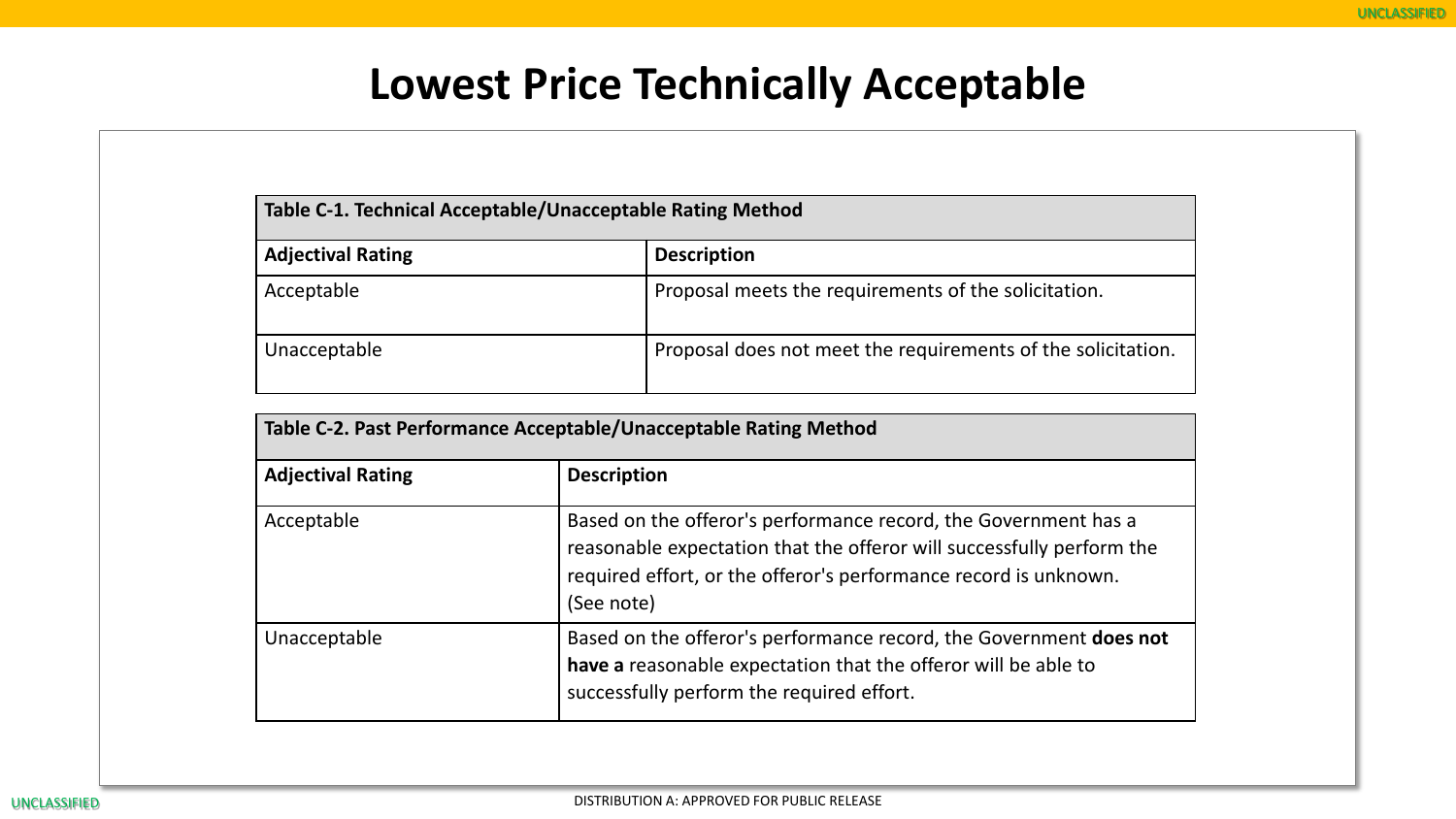## **Technical Rating**

Methodology 1 – Separate Ratings

|                        | <b>UPDATED RATINGS</b>                   |                                                                                                                                |  |  |  |
|------------------------|------------------------------------------|--------------------------------------------------------------------------------------------------------------------------------|--|--|--|
|                        | <b>Table 2A. Technical Rating Method</b> |                                                                                                                                |  |  |  |
| Color<br><b>Rating</b> | <b>Adjectival Rating</b>                 | <b>Description</b>                                                                                                             |  |  |  |
| <b>Blue</b>            | Outstanding                              | Proposal indicates an exceptional approach and<br>understanding of the requirements and contains<br>multiple strengths.        |  |  |  |
| <b>Purple</b>          | Good                                     | Proposal indicates a thorough approach and<br>understanding of the requirements and contains at<br>least one strength.         |  |  |  |
| <b>Green</b>           | Acceptable                               | Proposal indicates an adequate approach and<br>understanding of the requirements.                                              |  |  |  |
| Yellow                 | Marginal                                 | Proposal has not demonstrated an adequate approach<br>and understanding of the requirements.                                   |  |  |  |
| <b>Red</b>             | Unacceptable                             | Proposal does not meet requirements of the<br>solicitation and, thus, contains one or more<br>deficiencies and is unawardable. |  |  |  |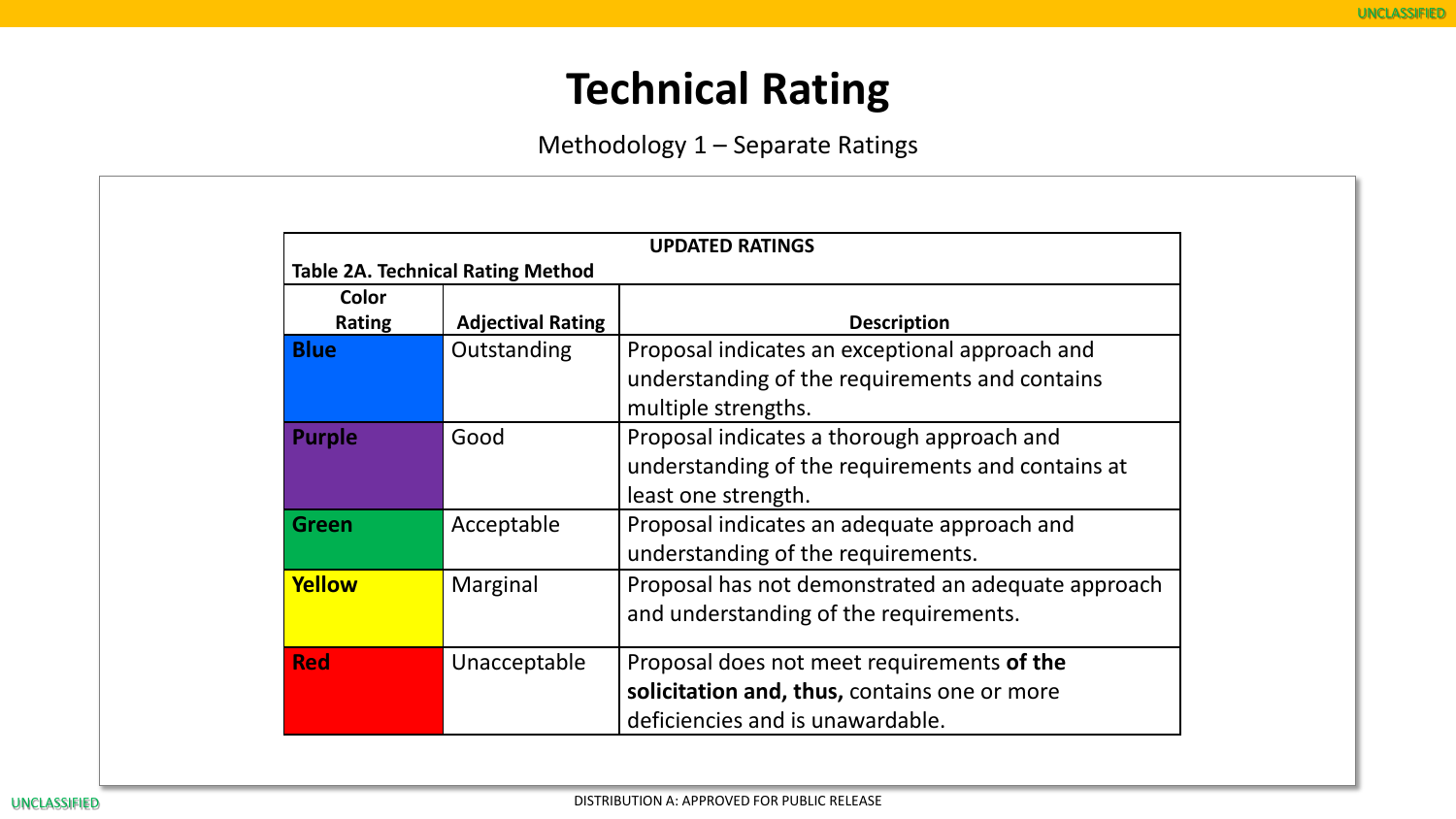# **Technical Risk Rating**

Methodology 1 – Separate Ratings

|                                                | <b>UPDATED RATINGS</b>                                                                                                                                                                                                                                                                                     |  |
|------------------------------------------------|------------------------------------------------------------------------------------------------------------------------------------------------------------------------------------------------------------------------------------------------------------------------------------------------------------|--|
|                                                | REQUIRED FOR SEPARATE OR COMBINED TECHNICAL/RISK FACTORS.                                                                                                                                                                                                                                                  |  |
| <b>Table 2B. Technical Risk Rating Methods</b> |                                                                                                                                                                                                                                                                                                            |  |
| Rating<br>Description                          |                                                                                                                                                                                                                                                                                                            |  |
| Low                                            | Proposal contains weakness(es) which have little potential to cause disruption of schedule,<br>increased cost or degradation of performance. Normal contractor effort and normal<br>Government monitoring will likely be able to overcome any difficulties.                                                |  |
| Moderate                                       | Proposal contains a significant weakness or combination of weaknesses which may<br>potentially cause disruption of schedule, increased cost or degradation of performance.<br>Special contractor emphasis and close Government monitoring will likely be able to<br>overcome difficulties.                 |  |
| High                                           | Proposal contains a significant weakness or combination of weaknesses which is likely to<br>cause significant disruption of schedule, increased cost or degradation of performance.<br>Is unlikely to overcome any difficulties, even with special contractor emphasis and close<br>Government monitoring. |  |
| Unacceptable                                   | Proposal contains a material failure or a combination of significant weaknesses that<br>increases the risk of unsuccessful performance to an unacceptable level.                                                                                                                                           |  |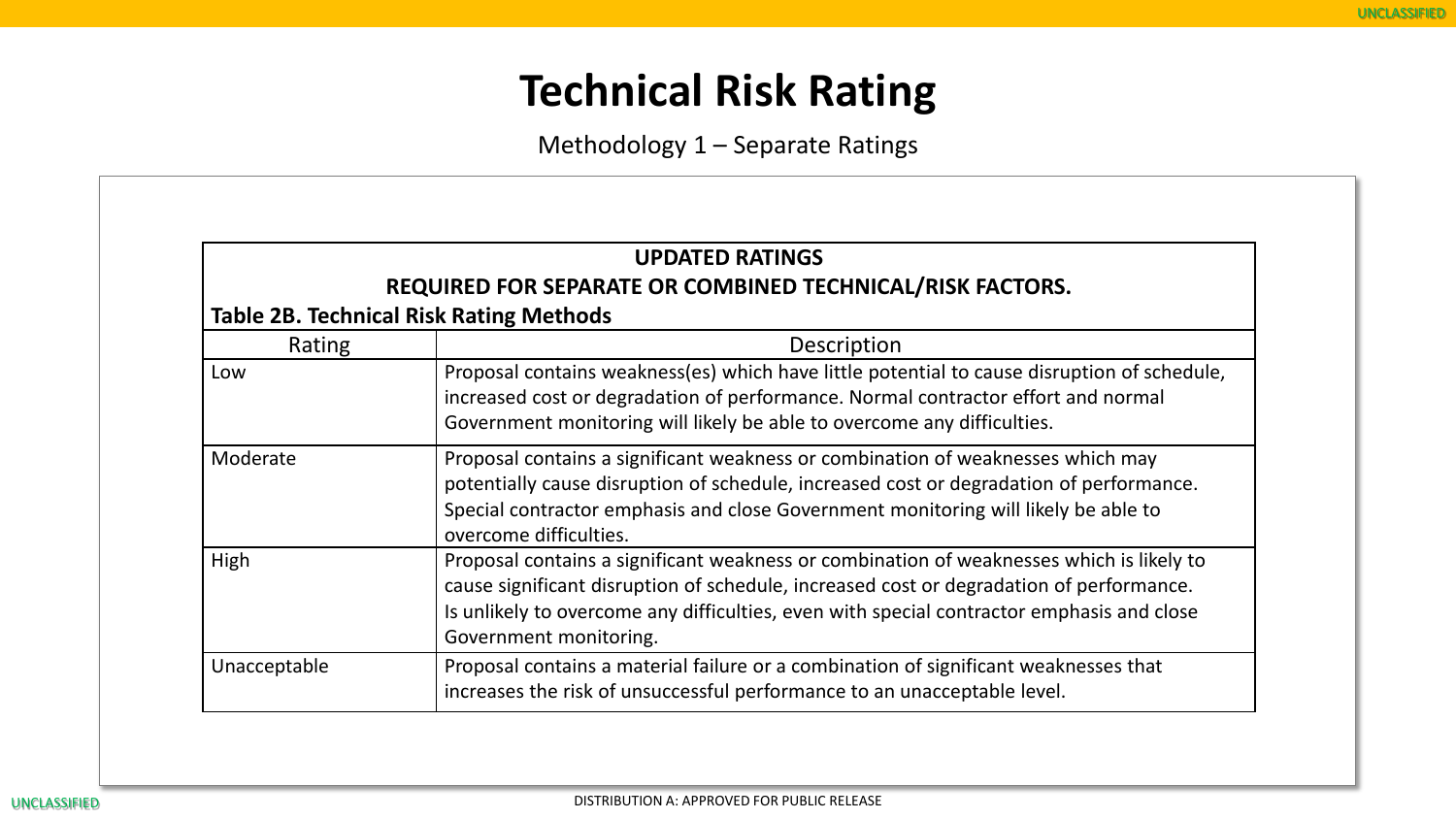# **Technical Rating**

Methodology 2 – Combined

| <b>UPDATED RATINGS</b> |                                          |                                                                                                                                                                                               |  |
|------------------------|------------------------------------------|-----------------------------------------------------------------------------------------------------------------------------------------------------------------------------------------------|--|
|                        | <b>Table 2A. Technical Rating Method</b> |                                                                                                                                                                                               |  |
| <b>Color</b>           | Adjectival                               | <b>Description</b>                                                                                                                                                                            |  |
| <b>Blue</b>            | Outstanding                              | Proposal indicates an exceptional approach and understanding of the<br>requirements and contains multiple strengths, and risk of unsuccessful<br>performance is low.                          |  |
| <b>Purple</b>          | Good                                     | Proposal indicates a thorough approach and understanding of the<br>requirements and contains at least one strength, and risk of<br>unsuccessful performance is low to moderate.               |  |
| <b>Green</b>           | Acceptable                               | Proposal meets requirements and indicates an adequate approach and<br>understanding of the requirements, and risk of unsuccessful<br>performance is no worse than moderate.                   |  |
| Yellow                 | Marginal                                 | Proposal has not demonstrated an adequate approach and<br>understanding of the requirements, and/or risk of unsuccessful<br>performance is high.                                              |  |
| <b>Red</b>             | Unacceptable                             | Proposal does not meet requirements of the solicitation, and thus,<br>contains one or more deficiencies, and/or risk of unsuccessful<br>performance is unacceptable. Proposal is unawardable. |  |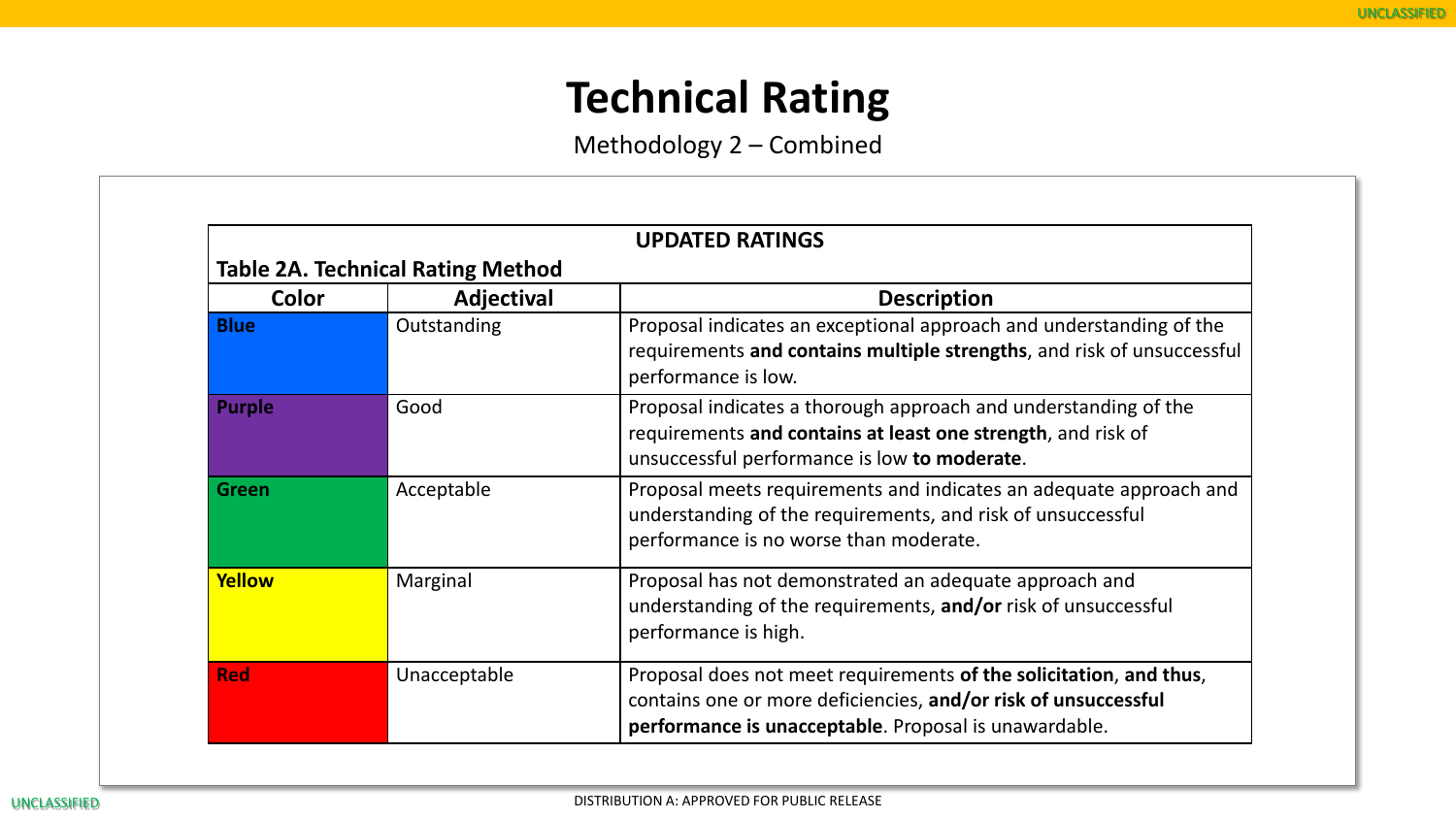# **Performance Confidence Assessment Ratings**

| <b>UPDATED RATINGS</b><br><b>Table 5. Performance Confidence Assessments Rating</b> |                                                                                                                                                                                                                                                                                       |  |  |  |
|-------------------------------------------------------------------------------------|---------------------------------------------------------------------------------------------------------------------------------------------------------------------------------------------------------------------------------------------------------------------------------------|--|--|--|
|                                                                                     |                                                                                                                                                                                                                                                                                       |  |  |  |
| Substantial Confidence                                                              | Based on the offeror's recent/relevant performance record, the Government has a<br>high expectation that the offeror will successfully perform the required effort.                                                                                                                   |  |  |  |
| Satisfactory Confidence                                                             | Based on the offeror's recent/relevant performance record, the Government has a<br>reasonable expectation that the offeror will successfully perform the required effort.                                                                                                             |  |  |  |
| Neutral Confidence                                                                  | No recent/relevant performance record is available or the offeror's performance<br>record is so sparse that no meaningful confidence assessment rating can be reasonably<br>assigned. The offeror may not be evaluated favorably or unfavorably on the factor of<br>past performance. |  |  |  |
| <b>Limited Confidence</b>                                                           | Based on the offeror's recent/relevant performance record, the Government has a low<br>expectation that the offeror will successfully perform the required effort.                                                                                                                    |  |  |  |
| No Confidence                                                                       | Based on the offeror's recent/relevant performance record, the Government has no<br>expectation that the offeror will be able to successfully perform the required effort.                                                                                                            |  |  |  |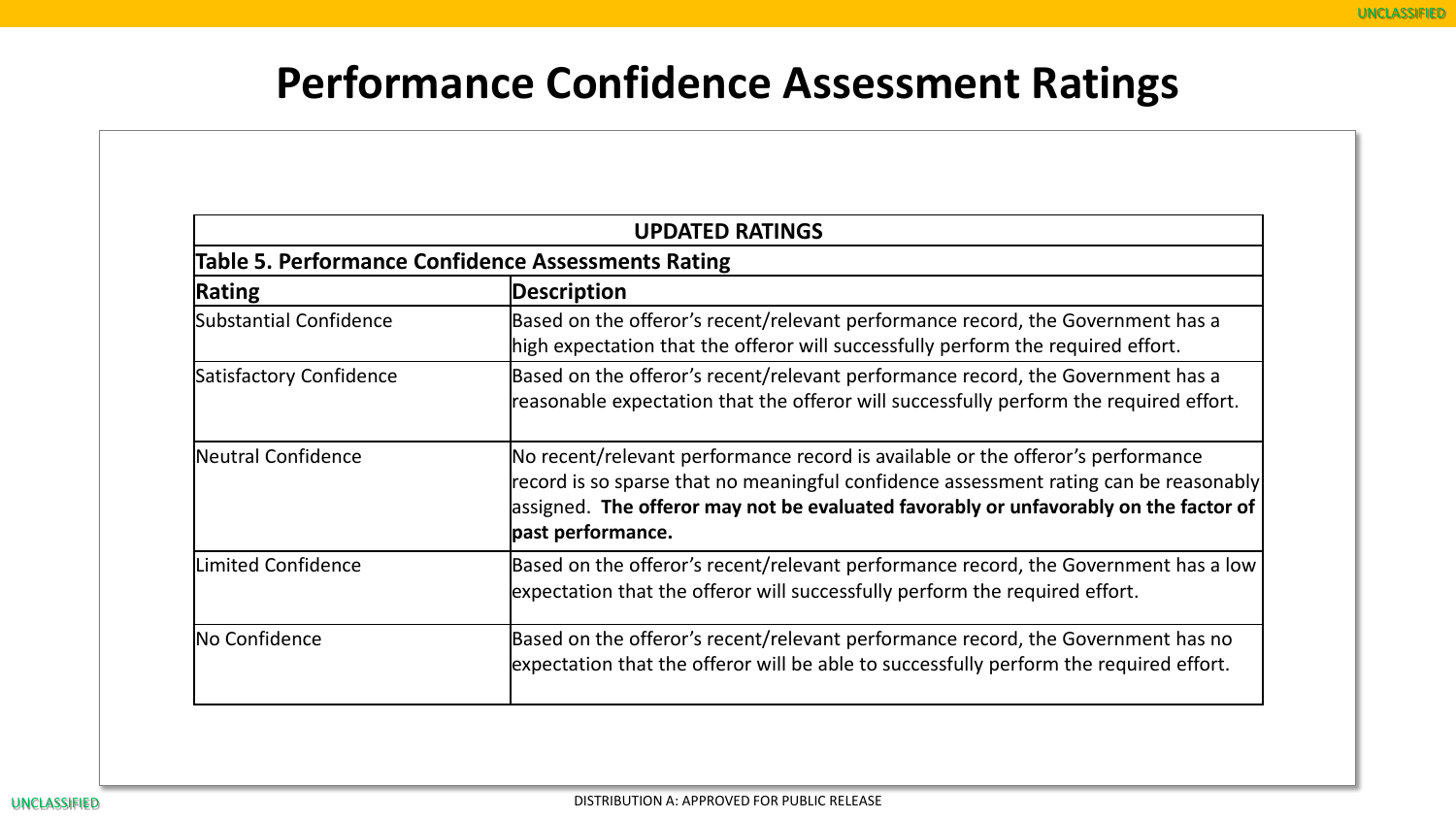# **Small Business Rating Evaluation**

| <b>UPDATED RATINGS</b> |                                                                          |                                                                                                           |  |  |
|------------------------|--------------------------------------------------------------------------|-----------------------------------------------------------------------------------------------------------|--|--|
| Color<br><b>Rating</b> | <b>Table 6. Small Business Rating Method</b><br><b>Adjectival Rating</b> | <b>Description</b>                                                                                        |  |  |
| <b>Blue</b>            | Outstanding                                                              | Proposal indicates an exceptional approach and<br>understanding of the small business objectives          |  |  |
| <b>Purple</b>          | Good                                                                     | Proposal indicates a thorough approach and understanding<br>of the small business objectives.             |  |  |
| <b>Green</b>           | Acceptable                                                               | Proposal indicates an adequate approach and<br>understanding of the small business objectives.            |  |  |
| Yellow                 | Marginal                                                                 | Proposal has not demonstrated an adequate approach and<br>understanding of the small business objectives. |  |  |
| <b>Red</b>             | Unacceptable                                                             | Proposal does not meet small business objectives.                                                         |  |  |